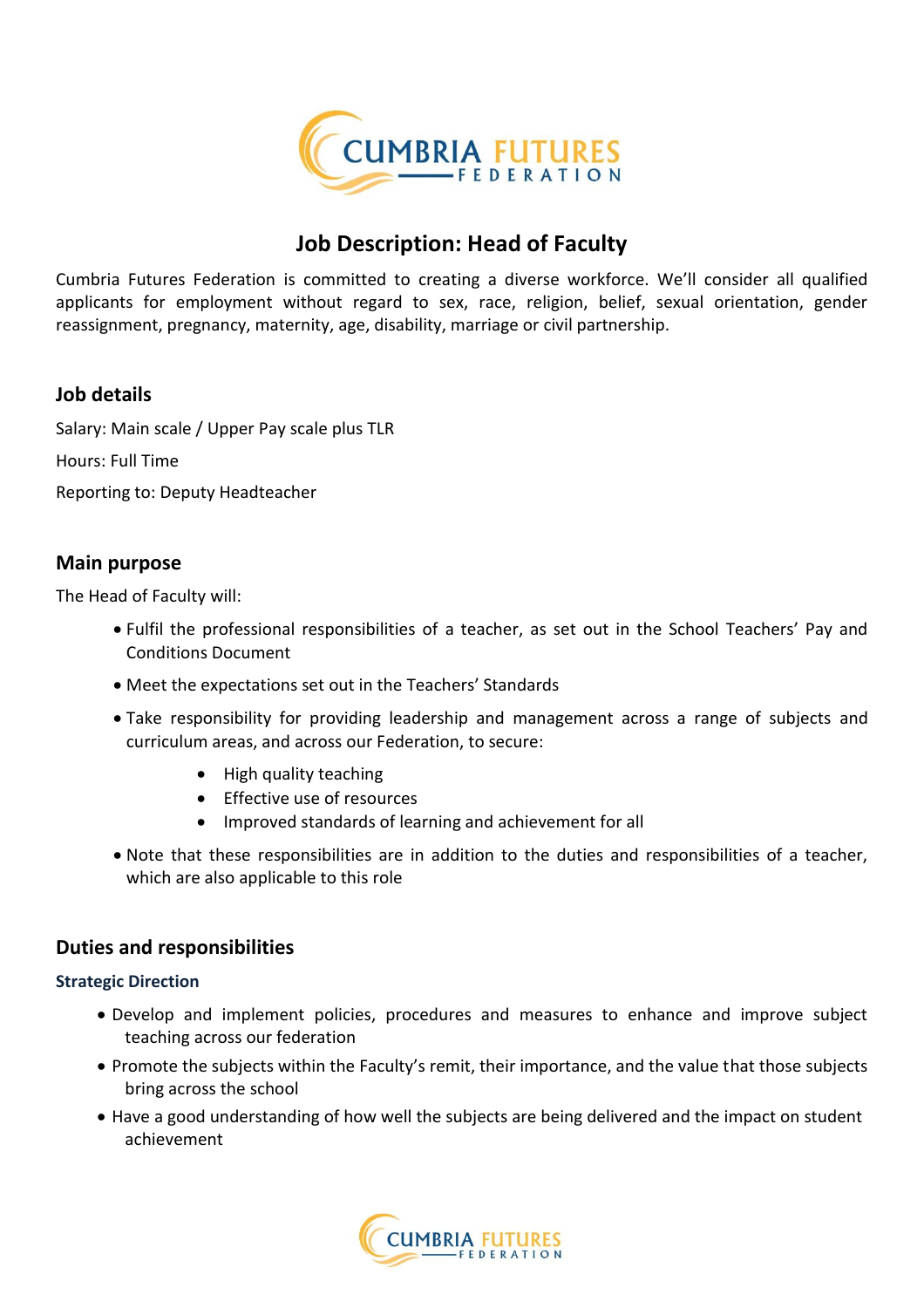- Use this understanding to feed into the school development plan and produce an action plan for the faculty to drive improvement
- Promote students' spiritual, moral, social, cultural, physical and mental development alongside British values in the teaching of the subjects
- Consult students, parents and staff about the subjects and its effectiveness, and assess the feedback against the school's values, visions and aims
- Work with the special educational needs coordinator (SENCO) to ensure the curriculum of the subjects within the faculty matches the needs of different students, such as disadvantaged students and those with special educational needs and/or disabilities (SEND)
- Promote careers education through the subjects and ensure that teaching and learning illustrates how the subjects within the faculty might lead to career opportunities
- Use additional staff in the subject areas to ensure there is a framework for deployments and that teaching assistants are deployed effectively
- Liaise with our feeder primary schools on the transition of the subject to secondary school to ensure that progression is built into the curriculum
- Liaise with external parties on faculty and subject-related events, projects and activities

#### **Leading the Curriculum**

- Working with the Quality of Education Lead Curriculum, develop and review regularly the vision, aims and purpose for the subject areas within the Faculty, including specific projects where appropriate
- Oversee the planning of the curriculum content, ensuring it is well sequenced to promote student progress
- Ensure the planned curriculum is effectively and consistently implemented across the Federation
- Make sure there is an effective system of assessment that oversees the progress of students to ensure the curriculum has a positive impact on students' learning
- Have an overarching responsibility for students' achievement and standards in the Faculty

#### **Leading and managing staff**

- Establish an effective team and hold regular meetings as per the Federation calendar to keep staff informed on any developments or changes
- Provide support to staff regarding teaching and learning, resources, and planning in the subject area
- Monitor teaching and learning by visiting lessons, scrutinising books, and talking with students to assess how well the subject area is being implemented and how well it is delivered across the school
- Provide feedback to staff based on the above observations to identify training needs and provide continuing professional development (CPD) in the subject area
- Coach and model excellent quality teaching
- Liaise effectively with exam boards to ensure that teachers understand and are familiar with the syllabuses that are being delivered
- Support teachers to make accurate assessments, manage internal and external moderation, and complete external moderation exercises
- Take responsibility for performance management for your team, appraising staff in line with the Federation's appraisal policy
- Contribute to timetabling and manage setting students into attainment groups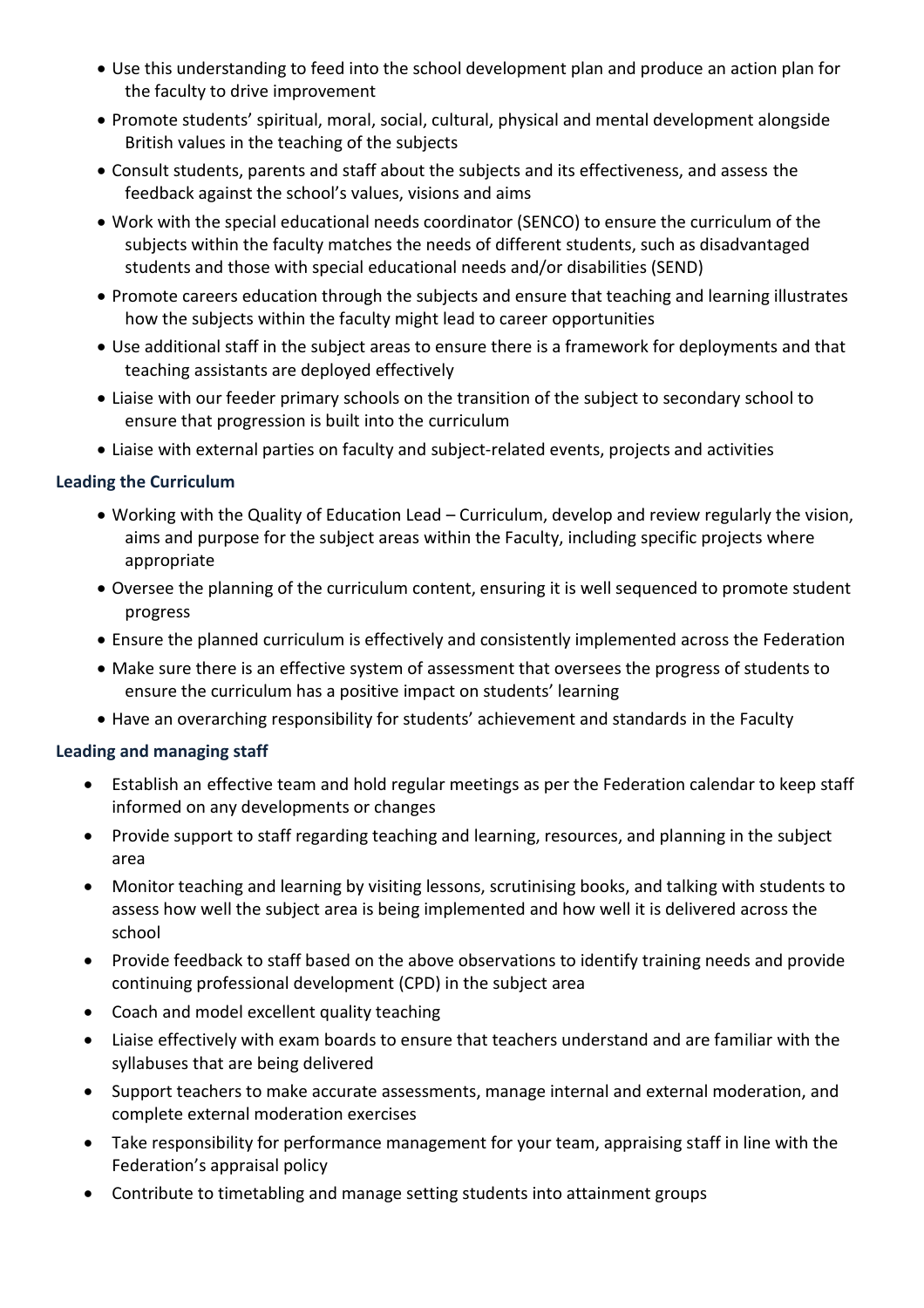## **Efficient and effective deployment of resources**

- Create a safe, welcoming environment and take care of the classroom accommodation, ensuring classroom displays are stimulating, of high quality, and inspire curiosity in students
- Audit, check and manage resources to ensure they are up to date and match student and curriculum needs
- Manage the subject budget effectively to ensure it is spent on resources that add value and enhance the learning experience
- Prepare appropriate resources for remote learning to ensure the curriculum can be delivered to students learning from home
- Ensure effective and proactive contribution by the Faculty members to whole-school initiatives including those to support learning of disadvantaged students, specific projects relating to students and groups of students and other activities.

The teacher will be required to safeguard and promote the welfare of children and young people, and follow school policies and the staff code of conduct.

Please note that this is illustrative of the general nature and level of responsibility of the role. It is not a comprehensive list of all tasks that the teacher will carry out. The post holder may be required to do other duties appropriate to the level of the role, as directed by the Headteacher or line manager.